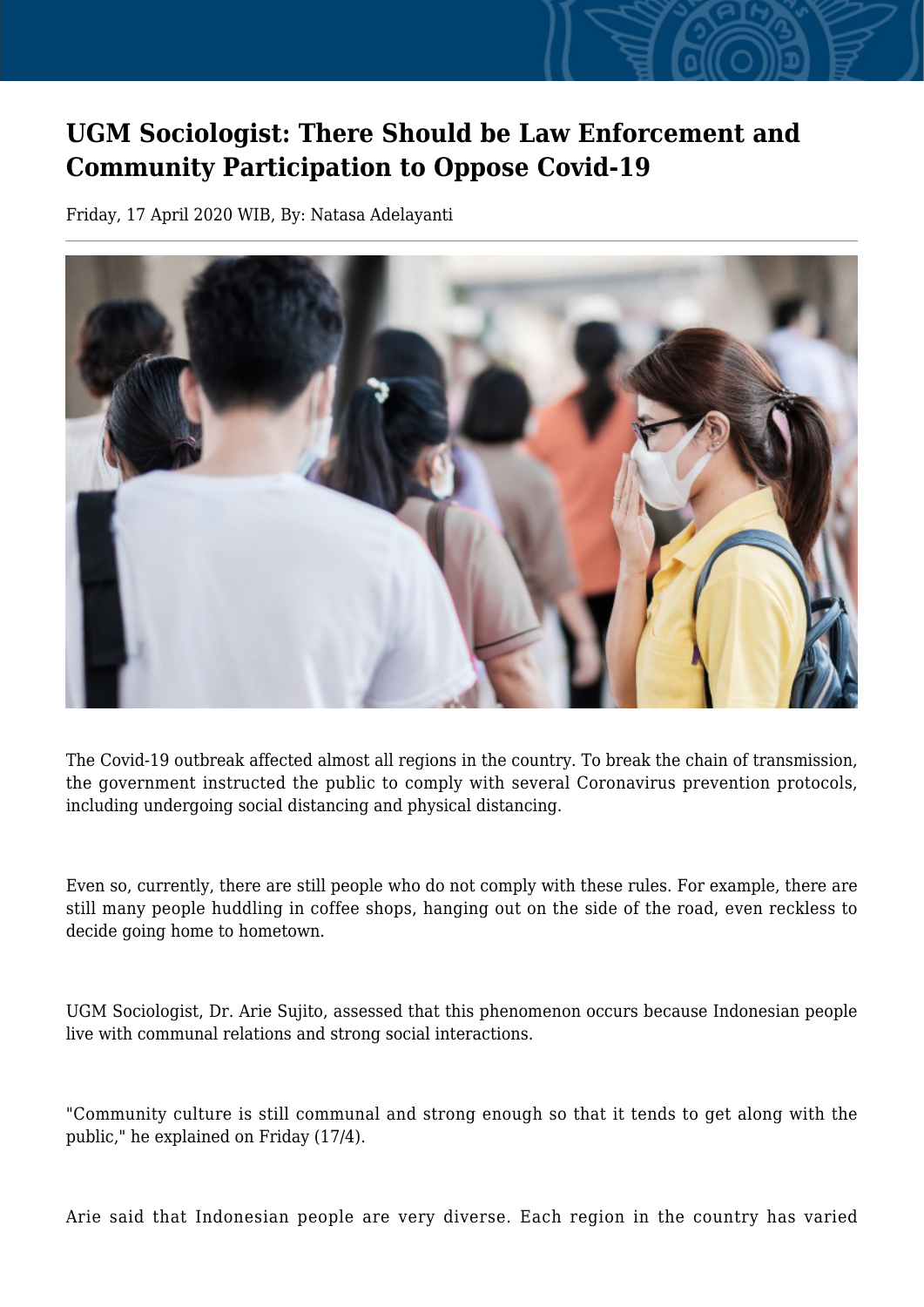

However, there are some cases of people who do not obey the rules, but on the other hand, not a few people who follow the government rules by staying silent at home.

"Some of them cannot obey the rules. On the other hand, there are also some disciplined people. So, this is not just one side actually," he explained.

According to him, it needs a multidimensional approach in dealing with this phenomenon. For example, urban and rural communities should have a different approach.

The indiscipline to undergo social distancing and physical incurred caused by a variety of factors. One of them is the compulsion to keep doing activities outside the home for economic reasons. Besides, it is also influenced by the knowledge gap in the community.

"There must be a multidimensional approach to complete each other. So, we cannot clash it. We should take a look for the cultural approaches, rules, and actors," he explained.

Arie said the Covid-19 outbreak was not merely a health problem. However, this outbreak raises economic vulnerability, which must also find a solution. Therefore a combination of law enforcement by obeying rules and building citizen awareness to safeguard common interests is essential.

Building community awareness is done by providing education related to the risk of Covid-19 transmission. Besides, it also emphasizes some prevention, such as having a healthy life, wearing a mask, and keeping your distance.

"It needs education, not merely formal rules. However, there are calls or literacy campaigns in the media and community to increase the risk of the corona," he said.

While related to the many people who are determined to travel home to their home areas, Arie said that homecoming habit for Indonesian people had become an annual tradition in this country. Besides, homecoming decision is also the choice of overseas communities affected by the economy due to Corona outbreaks. However, in the current conditions, people are better not to go home for everyone's best.